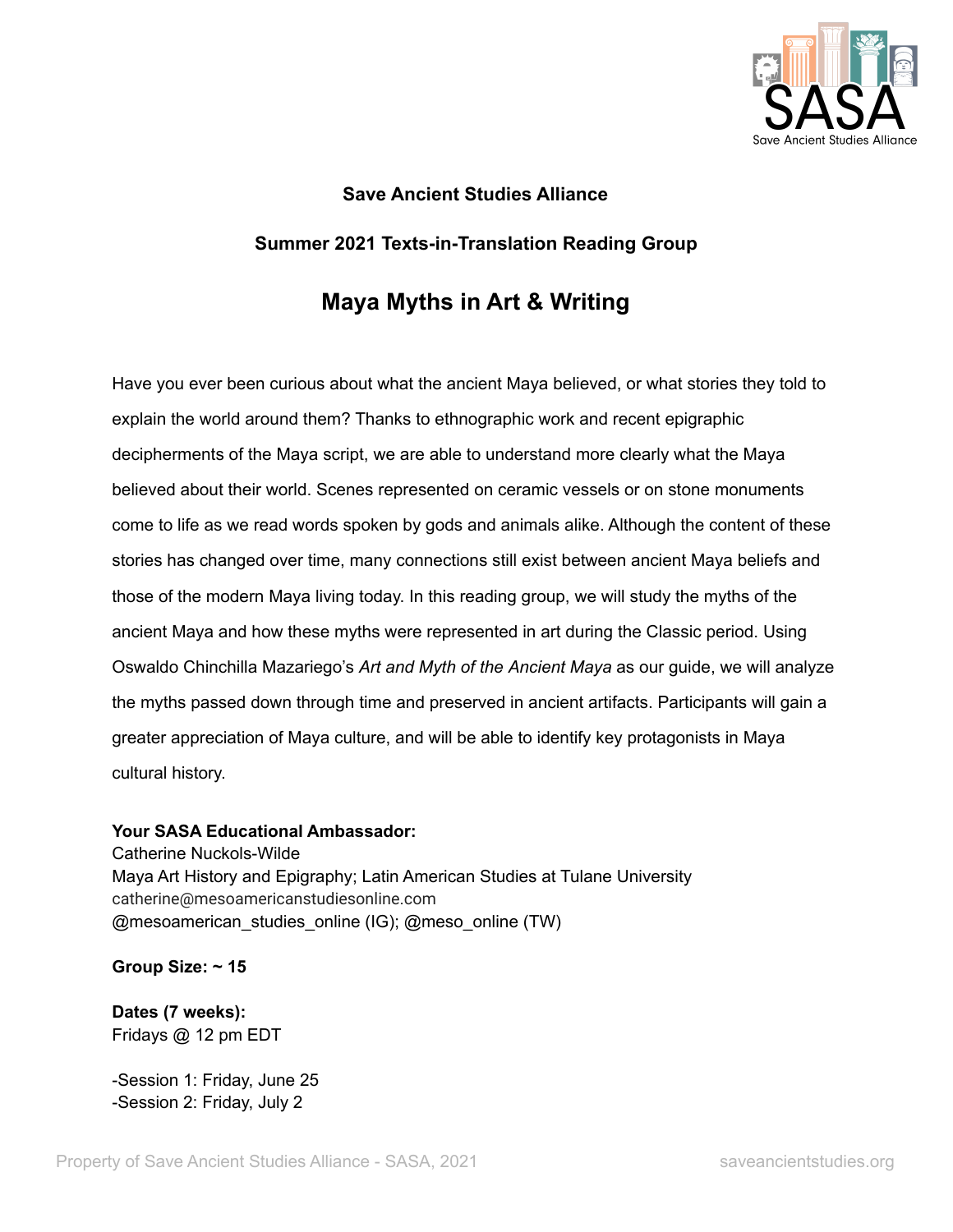-Session 3: Friday, July 9 -Session 4: Friday, July 16 -Session 5: Friday, July 23: CANCELLED! (see email) -Session 6: Friday, July 30 -Session 7: Friday, August 6 -Makeup Session: Friday, August 20

### **Location:(Provided by SASA)**

Zoom Meeting Link <https://us02web.zoom.us/j/83483737542>

Zoom Meeting ID 834 8373 7542

Zoom Meeting Password 006177

#### **Week 1: Introduction to Mesoamerica, the Maya and Myths**

Readings:

- Chinchilla Mazariegos, *Art and Myth of the Ancient Maya*, Introduction
- Chinchilla Mazariegos, *Art and Myth of the Ancient Maya*, Chapter 1

#### **Week 2: Evaluating sources and drawing comparisons with later texts** Readings:

- Chinchilla Mazariegos, *Art and Myth of the Ancient Maya*, Chapter 2
- Hurwit, "The Shipwreck of Odysseus: Strong and Weak Imagery in Late Geometric Art"

#### **Week 3: Maya and Mesoamerican Cosmogony**

Readings:

- Chinchilla Mazariegos, *Art and Myth of the Ancient Maya*, Chapter 3
- Popol Vuh excerpt, pgs. 48-61

#### **Week 4: Young Gods and Their Fathers**

Readings:

- Chinchilla Mazariegos, *Art and Myth of the Ancient Maya*, Chapters 8-9 (54 pages)
- Popol Vuh excerpt, 98-113
- Popol Vuh excerpt, 141-176

#### **Week 5: Women in Maya Myth**

Readings:

- Chinchilla Mazariegos, *Art and Myth of the Ancient Maya*, Chapters 4-5 (48 pages)
- Popol Vuh excerpt, pgs. 113-125